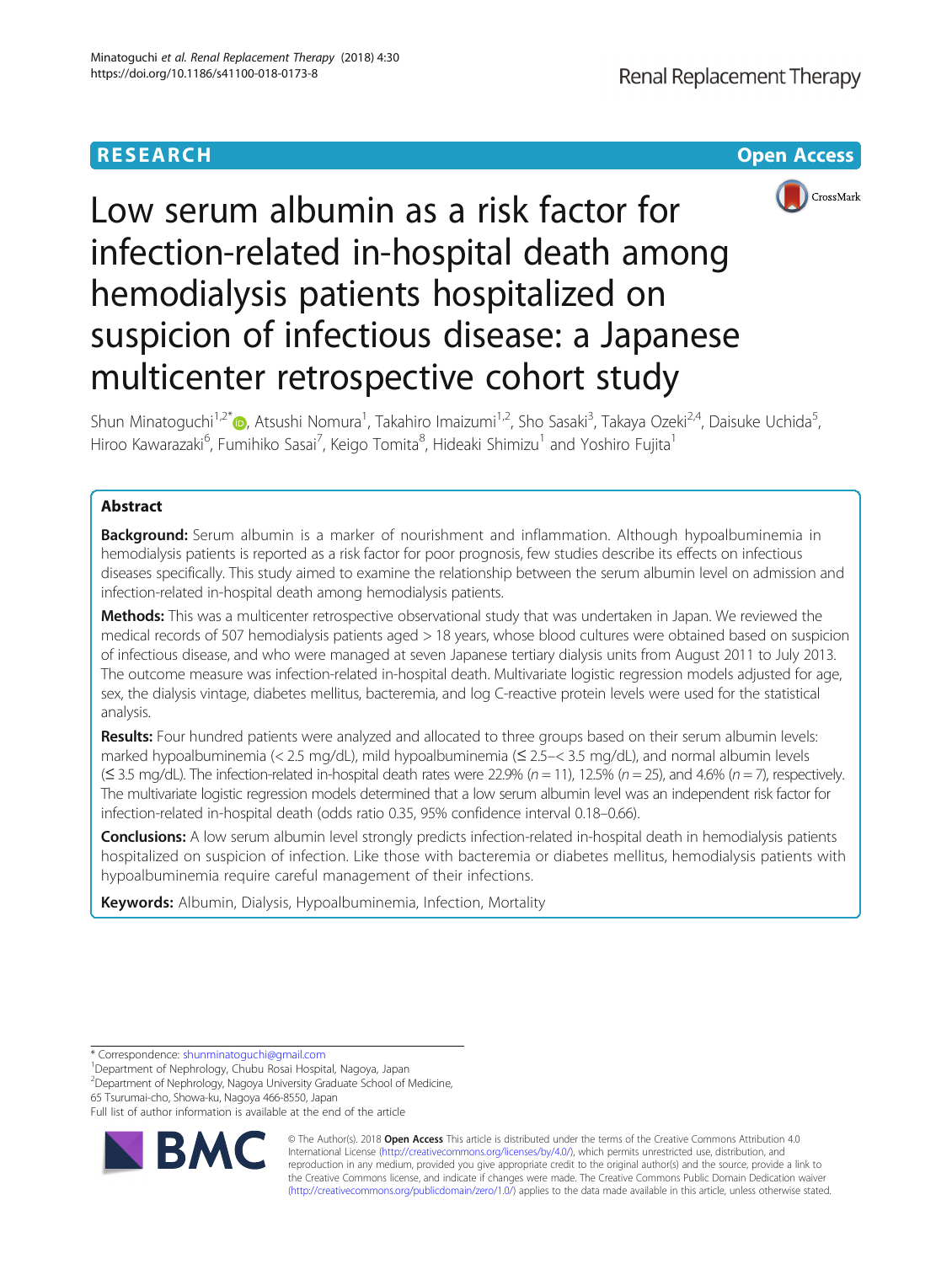# Background

Infectious disease is one of the most important causes of morbidity and mortality among patients with end-stage renal disease (ESRD)  $[1-3]$  $[1-3]$  $[1-3]$  $[1-3]$  $[1-3]$ . According to the United States Renal Data System, infection is the second leading cause of death among patients with ESRD, and it comprises almost 9% of all deaths [[4\]](#page-6-0). Similarly, almost 6000 hemodialysis patients in Japan die of infectious diseases annually, which amounts to approximately 20% of all-cause mortality of hemodialysis patients, and this rate is increasing every year  $[5, 6]$  $[5, 6]$  $[5, 6]$  $[5, 6]$ . Given the high prevalence of infectious disease, early predictions of infection-related mortality could improve the outcome for hemodialysis patients.

Reports from previous studies have described diabetes, cancer, multisystem disease, vascular access type, serum albumin level, and being female as risk factors for infection-related mortality in patients who undergo renal replacement therapy  $[1, 7-9]$  $[1, 7-9]$  $[1, 7-9]$  $[1, 7-9]$  $[1, 7-9]$  $[1, 7-9]$  $[1, 7-9]$ . In this study, our focus was on serum albumin levels. Serum albumin is a known marker of nourishment, and it is also recognized as a marker of inflammation because it is an acute phase reactant [\[10](#page-6-0)–[12\]](#page-6-0). Hypoalbuminemia in hemodialysis patients has been described as a risk factor for poor prognosis such as all-cause and cardiovascular-related mortality [[8](#page-6-0), [13](#page-6-0)–[17](#page-6-0)]. However, infection-related mortality has been discussed in only two articles. Wang et al. [\[17](#page-6-0)] showed an association between serum albumin levels and bacteremia-related mortality, but did not discuss non-bacteremic infectious disease. Mehrotra et al. [\[8](#page-6-0)] discussed baseline and time-averaged serum albumin levels and changes in serum albumin levels, but they did not mention serum albumin levels at the onset of infectious disease.

In the general population, hypoalbuminemia has been described as a risk factor that is associated with poor clinical outcomes in acute illness [\[18](#page-6-0)], and it has been reported that the serum albumin level on admission is an independent risk factor associated with death, length of stay, and re-admission [\[19](#page-6-0)].

Although demonstrated in the general population, there has been insufficient evidence to support an association between hypoalbuminemia on admission and short-term mortality among hemodialysis patients who are usually more prone to develop hypoalbuminemia than the general population [\[10](#page-6-0)].

Therefore, we hypothesized that a low serum albumin level on admission is an important prognostic factor that is associated with short-term mortality, such as infection-related in-hospital death, among hemodialysis patients, as is the case within the general population. This study aimed to examine the influence of the serum albumin level on infection-related in-hospital death among chronic dialysis patients from whom blood

cultures were obtained and who were hospitalized on suspicion of infectious disease.

# **Methods**

# Study population

This was a Japanese, multicenter, retrospective, observational study that involved hemodialysis patients who were managed at seven Japanese tertiary dialysis units from August 2011 to July 2013. We reviewed the medical records of consecutive hemodialysis patients who were over 18 years of age and from whom blood cultures were obtained at least twice based on the suspicion of infectious disease in an outpatient setting or within 48 h after admission. The dialysis units involved were participants in the Japanese Investigators with Innovative Network about Kidney Disease group (JOINT-KD group), which includes Chubu Rosai Hospital, Toyohashi Municipal Hospital, St. Marianna University School of Medicine Hospital, Kawasaki Municipal Tama Hospital, Inagi Municipal Hospital, Showa University Fujigaoka Hospital, and Iizuka Hospital. A total of 507 patients who were undergoing hemodialysis were enrolled to participate in this study. Patients who were not hospitalized or whose serum albumin level data were missing were excluded from the study.

# Data collection

The patients' demographic, clinical, and laboratory data were extracted from their medical records. The laboratory data, including the serum albumin levels, were extracted from the results of the blood tests that were undertaken on admission.

# Outcome measures

The study's primary outcome measure was infection-related in-hospital death. The definition of infection-related in-hospital death was death during hospitalization with a final diagnosis of an infectious disease. The final diagnoses were determined by the attending physicians in each hospital.

#### Statistical analyses

We allocated the patients to three groups based on their serum albumin levels: marked hypoalbuminemia (group 1 < 2.5 mg/dL), mild hypoalbuminemia (group  $2 \leq 2.5 - < 3.5$  mg/dL), and normal albumin levels (group  $3 \leq 3.5$  mg/dL) and then the groups were evaluated by their baseline characteristics. The cutoff values were based on those of a previous study of hypoalbuminemia [\[20](#page-6-0)]. The continuous variables are expressed as the medians and interquartile ranges, and the categorical variables are expressed as numbers and percentages.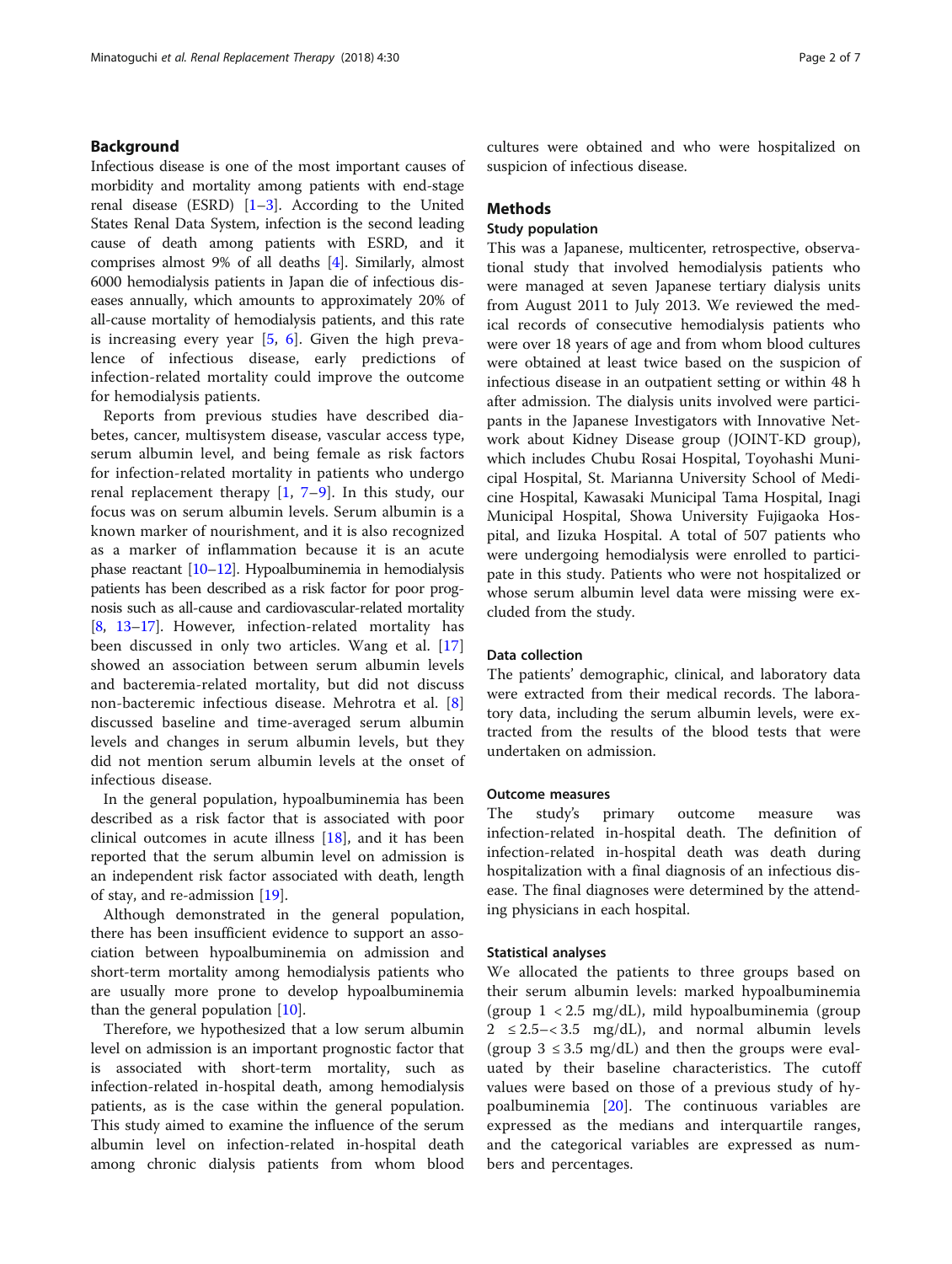A logistic regression model was used to calculate the odds ratios (ORs) for infection-related in-hospital death, using group 3 as the reference category. This model was adjusted for age, sex, the dialysis vintage, diabetes mellitus, and bacteremia. These covariates were selected based on previous reports that describe the risk factors for infection-related mortality among hemodialysis patients [\[1](#page-6-0), [21,](#page-6-0) [22\]](#page-6-0). We also calculated the ORs using the serum albumin levels as continuous variables in four models. Model 1 was unadjusted; model 2 was adjusted for age, sex, and present bacteremia; model 3 was adjusted for age, sex, present bacteremia, diabetes mellitus, and the dialysis vintage; and model 4 was adjusted for age, sex, present bacteremia, diabetes mellitus, the dialysis vintage, and the logarithmic (log) C-reactive protein (CRP) levels. A log transformation was applied to the CRP levels because of positive skewness (1.5). Multicollinearity among all of the covariates was evaluated using the variance inflation factor (VIF). A VIF  $> 10$  indicates serious multicollinearity, and VIF values > 4 may be causes for concern.

In addition, we carried out a sensitivity analysis. We calculated the ORs using logistic regression models that incorporated all of the in-hospital cases, which included the cases for whom the serum albumin data were missing. The cases in which serum albumin data were missing were included after multiple imputation.

All of the analyses, with the exception of the sensitivity analysis, were performed using IBM SPSS Statistics, version 24.0 (IBM Corporation, Armonk, NY, USA). The sensitivity analysis was performed using R software, version 3.3.1 (The Comprehensive R Archive Network: <https://cran.r-project.org>). The multiple imputation was performed using the "mice" package [[23](#page-6-0)]. A P value of < 0.05 was considered statistically significant.

# Results

# Baseline characteristics

A total of 507 hemodialysis patients were included in this study, and 400 patients were analyzed after excluding the patients who were not hospitalized and those whose serum albumin data were missing (Fig. 1). Table [1](#page-3-0) shows the patients' baseline characteristics categorized according to the serum albumin groups. Mean age was 74 years. Table [2](#page-3-0) presents the outcomes after admission, including bacteremia, infectious diseases, and mortality. The proportions of hemodialysis patients with final infectious disease diagnoses were  $68.8\%$  ( $n = 33$ ),  $62.0\%$  $(n = 124)$ , and 56.6%  $(n = 86)$ , in group 1, group 2, and group 3, respectively. The infection-related in-hospital death rates were 22.9% ( $n = 11$ ), 12.5% ( $n = 25$ ), and 4.6%  $(n = 7)$ , and the proportions of patients with bacteremia were 18.8% ( $n = 9$ ), 16.5% ( $n = 33$ ), and 13.8% ( $n = 21$ ) in group 1, group 2, and group 3, respectively.

# Multivariate analysis of the risk factors for infection-related in-hospital death

Figure [2](#page-4-0) presents the logistic regression model of infection-related in-hospital deaths that used group 3 as the reference category. The ORs for infection-related in-hospital deaths were 8.17 (95% CI 2.45–29.96) for group 1 and 3.03 (95% CI 1.13–8.12) for group 2. The logistic regression models in which the serum albumin levels were used as continuous variables are shown in Tables [3](#page-4-0) and [4.](#page-5-0) The serum albumin level, diabetes mellitus, and bacteremia were significant risk factors for poor clinical outcomes in hemodialysis patients (Table [3](#page-4-0)). The four models used to analyze the serum albumin levels (Table [4](#page-5-0)) all showed significant associations between the serum albumin level on admission and infection-related in-hospital death. We assessed the covariates'

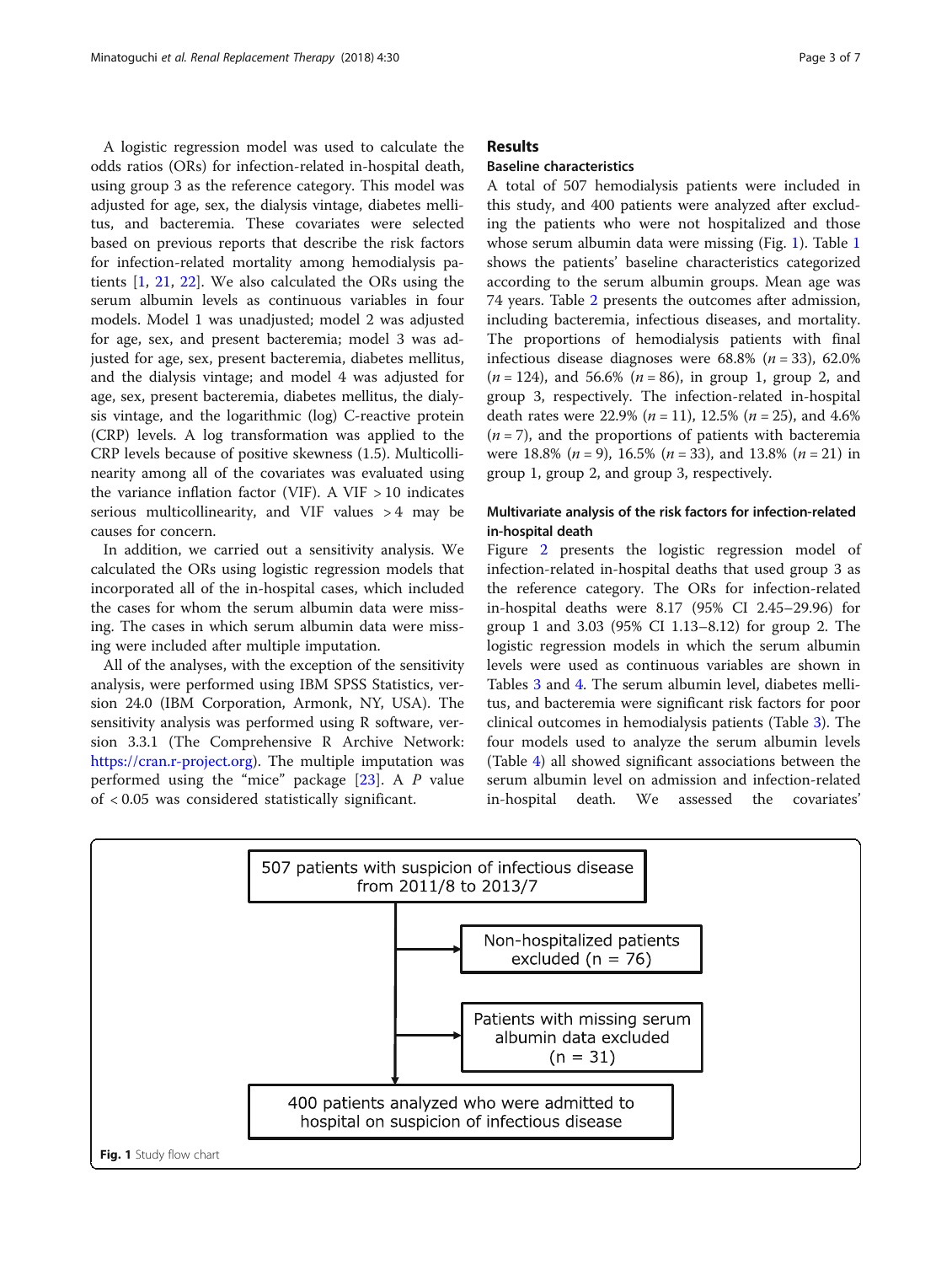|                          | Alb $< 2.5 n = 48$ | $2.5 \leq$ Alb < 3.5 $n = 200$ | $3.5 \leq$ Alb $n = 152$ | Total $n = 400$    | $P$ value |
|--------------------------|--------------------|--------------------------------|--------------------------|--------------------|-----------|
| Albumin (g/dL)           | $2.2$ $(2.0, 2.4)$ | $3.1$ (2.9, 3.3)               | $3.8$ $(3.6, 4.0)$       | 3.3(2.9, 3.7)      | $< 0.01*$ |
| Age (years)              | 72 (66, 80)        | 75 (69, 81)                    | 71 (62, 79)              | 74 (66, 81)        | $< 0.01*$ |
| Sex (male)               | 25(52.1)           | 125 (62.5)                     | 110(72.4)                | 260 (65.0)         | $0.021*$  |
| Dialysis vintage (month) | 54 (25, 130)       | 63 (24, 119)                   | 62 (24, 108)             | 62 (24, 116)       | 0.924     |
| BMI ( $kg/m2$ )          | 19.7 (17.2, 21.6)  | 19.5 (17.5, 22.0)              | 21.5 (19.0, 23.7)        | 20.1 (17.9, 22.8)  | $< 0.01*$ |
| Diabetes mellitus        | 19 (40.4)          | 84 (42.0)                      | 74 (48.7)                | 177 (44.4)         | 0.387     |
| Malignancy               | 7(14.6)            | 27(13.5)                       | 16(10.5)                 | 50 (12.5)          | 0.633     |
| Artificial devices       | 10(20.8)           | 77 (38.5)                      | 36(23.7)                 | 123 (30.8)         | $< 0.01*$ |
| Creatinine (mg/dL)       | 4.8(4.0, 6.9)      | 6.2(4.5, 8.3)                  | 7.3(5.4, 9.8)            | $6.4$ (4.6, 8.6)   | $< 0.01*$ |
| Potassium (mEg/L)        | $3.8$ $(3.4, 4.4)$ | $4.3$ $(3.7, 4.8)$             | 4.3(4.1, 5.2)            | $4.3$ $(3.8, 4.8)$ | $< 0.01*$ |
| $CRP$ (mg/dL)            | $10.1$ (4.5, 21.5) | $7.7$ $(3.4, 14.4)$            | 4.0(0.7, 9.7)            | 6.6(1.9, 12.9)     | $< 0.01*$ |
| Hemoglobin (g/dL)        | 9.7(8.4, 11.5)     | $10.6$ (9.5, 11.5)             | 11.3 (10.2, 12.4)        | 10.7 (9.5, 11.9)   | $< 0.01*$ |

<span id="page-3-0"></span>**Table 1** Baseline characteristics  $(N = 400)$ 

BMI body mass index; CRP C-reactive protein

Continuous data are medians (IQR). Categorical data are n values (%)

Differences among groups were evaluated by a chi-square test for categorical variables and a Kruskall-Wallis test for continuous variables  $*P < 0.05$ 

multicollinearity using the VIF in this analysis, and all of the VIFs were < 4.0.

Table [5](#page-5-0) shows the results of the sensitivity analysis that comprised multivariate logistic regression analysis after multiple imputation, which determined that a low serum albumin level was an independent risk factor for infection-related in-hospital death, consistent with the results from the multivariate analysis without multiple imputation.

# Discussion

The results from the present study showed that the serum albumin level on admission was a significant risk factor for in-hospital infection-related death among hemodialysis patients from whom blood cultures were obtained and who had been hospitalized on suspicion of infectious disease. Hemodialysis patients who are hospitalized with infectious diseases have high infection-related mortality and readmission rates [\[24](#page-6-0)].

Indeed, infection-related mortality is significantly higher in ESRD patients with bacteremia compared with patients without bacteremia [\[21\]](#page-6-0). In our study, the bacteremia-related in-hospital death rate was 6.3%, which represented 58.1% of all of the infection-related in-hospital deaths. However, mortality in patients with infectious diseases in the absence of bacteremia is not negligible. Dalrymple et al. [[24\]](#page-6-0) reported that the in-hospital mortality rates for infection-related hospitalization without bloodstream infections or sepsis were between 2 and 16%, which concurs with the findings from our study that showed that the rate of infection-related in-hospital death without bacteremia was 4.5%. In addition, although there is a strong association between bacteremia and poor clinical outcomes, it is difficult to determine whether or not patients have bacteremia on admission. In contrast, the serum albumin levels are assessable on admission; hence, our study's findings suggest that the serum albumin levels

|                                                           | Alb < $2.5 n = 48$ | $2.5 \leq Alb < 3.5 n = 200$ | $3.5 \leq$ Alb $n = 152$ | Total $n = 400$ | $P$ value |
|-----------------------------------------------------------|--------------------|------------------------------|--------------------------|-----------------|-----------|
| Bacteremia                                                | 9(18.8)            | 33 (16.5)                    | 21 (13.8)                | 63 (15.8)       | 0.657     |
| Final diagnosis of infectious disease                     | 33 (68.8)          | 124 (62.0)                   | 86 (56.6)                | 243 (60.8)      | 0.282     |
| Duration of hospitalization (days)                        | 22(9, 52)          | 19 (11, 37)                  | 13 (7, 25)               | 16(9, 35)       | $< 0.01*$ |
| In-hospital death (infection related)                     | 11(22.9)           | 25(12.5)                     | 7(4.6)                   | 43 (10.8)       | $< 0.01*$ |
| Duration from admission to infection-related death (days) | 9(5, 29)           | 15(6, 25)                    | 11(2, 45)                | 14 (6, 28)      | 0.913     |
| In-hospital death (infection related, with bacteremia)    | 5(10.4)            | 15(7.5)                      | 5(3.3)                   | 25(6.3)         | 0.121     |
| In-hospital death (infection related, without bacteremia) | 6(12.5)            | 10(5.0)                      | 2(1.3)                   | 18(4.5)         | $< 0.01*$ |
| In-hospital death (all cause)                             | 15(31.3)           | 40(20.0)                     | 12(7.9)                  | 67(16.8)        | $< 0.01*$ |
|                                                           |                    |                              |                          |                 |           |

**Table 2** Outcomes after admissions ( $N = 400$ )

Continuous data are medians (IQR). Categorical data are n values (%)

Differences among groups were evaluated by a chi-square test for categorical variables and a Kruskall-Wallis test for continuous variables  $*P < 0.05$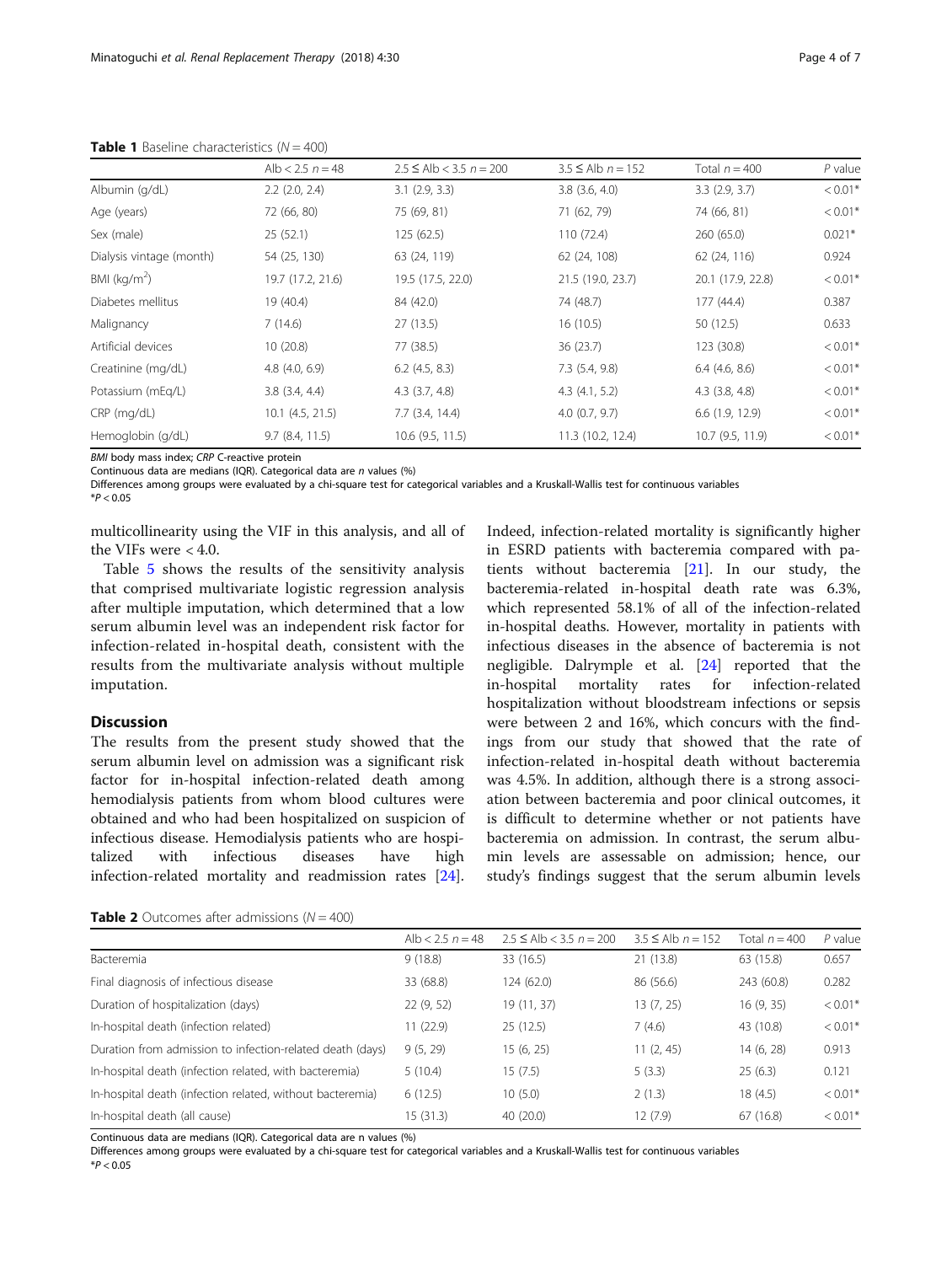<span id="page-4-0"></span>

may provide earlier prognostic predictions among patients who are suspected of carrying infectious diseases.

There are several strengths associated with our study that include its multicenter design. Several studies have assessed the relationship between hemodialysis and serum albumin levels, but few multicenter cohort studies that have specifically investigated infectious diseases among hemodialysis patients have been undertaken. This study focused on infectious diseases specifically, which enabled us to assess the data that were derived from the onset of the infectious diseases and their effects on the patients' prognoses. Additionally, the mean age of this cohort, which was 74 years, was important. The mean age in previous studies that assessed the relationship between hypoalbuminemia and infection-related mortalities were around 60 years [\[8](#page-6-0), [17\]](#page-6-0). This is not applicable

to the increased age of dialysis patients in recent years [[5\]](#page-6-0). Although it has been shown that elderly patients are prone to hypoalbuminemia [[25\]](#page-6-0), we suggest that hypoalbuminemia is still a strong prognostic factor of infectious disease in elderly dialysis patients.

Our study has some limitations. First, the study's sample size was small compared with previous studies. This might have lowered our study's statistical power, but the findings from the multivariate analysis suggested a strong association between a low serum albumin level and poor outcomes. In addition, this was a multicenter study; hence, its external validity was high. The infection-related in-hospital death rate in our study was 10.8%, which concurs with that reported previously [\[24](#page-6-0)]. Second, there were no data that described the patients' courses after discharge and there was no information

| Table 3 Univariate and multivariate logistic regression analysis of in-hospital infection related death |  |
|---------------------------------------------------------------------------------------------------------|--|
|---------------------------------------------------------------------------------------------------------|--|

|                                                      | Univariate analysis |               |              |           | Multivariate analysis <sup>1</sup> |                |  |
|------------------------------------------------------|---------------------|---------------|--------------|-----------|------------------------------------|----------------|--|
|                                                      | <b>OR</b>           | [95% CI]      | $\mathsf{P}$ | <b>OR</b> | [95% CI]                           | $\overline{P}$ |  |
| Sex (reference: female)                              | 1.27                | [0.64, 2.53]  | 0.49         | 1.68      | [0.74, 3.83]                       | 0.22           |  |
| Age (per year increase)                              | 1.01                | [0.98, 1.04]  | 0.42         | 1.01      | [0.97, 1.05]                       | 0.53           |  |
| Dialysis vintage<br>(per month increase)             | 1.00                | [1.00, 1.01]  | 0.09         | 1.00      | [1.00, 1.01]                       | 0.14           |  |
| Diabetes mellitus<br>(reference: without DM)         | 1.22                | [0.65, 2.31]  | 0.53         | 2.35      | [1.03, 5.35]                       | $0.041*$       |  |
| <b>Bacteremia</b><br>(reference: without bacteremia) | 11.66               | [5.83, 23.32] | $< 0.01*$    | 11.47     | [5.04, 26.01]                      | $< 0.01*$      |  |
| log CRP<br>(per point increase)                      | 2.04                | [1.44, 2.90]  | $< 0.01*$    | 1.36      | [0.94, 1.99]                       | 0.11           |  |
| Serum albumin<br>(per g/dl increase)                 | 0.38                | [0.23, 0.63]  | $< 0.01*$    | 0.35      | [0.18, 0.66]                       | $< 0.01*$      |  |

¶ Adjusted for age (years), sex, bacteremia, diabetes mellitus, dialysis vintage (months), and log CRP  $*P < 0.05$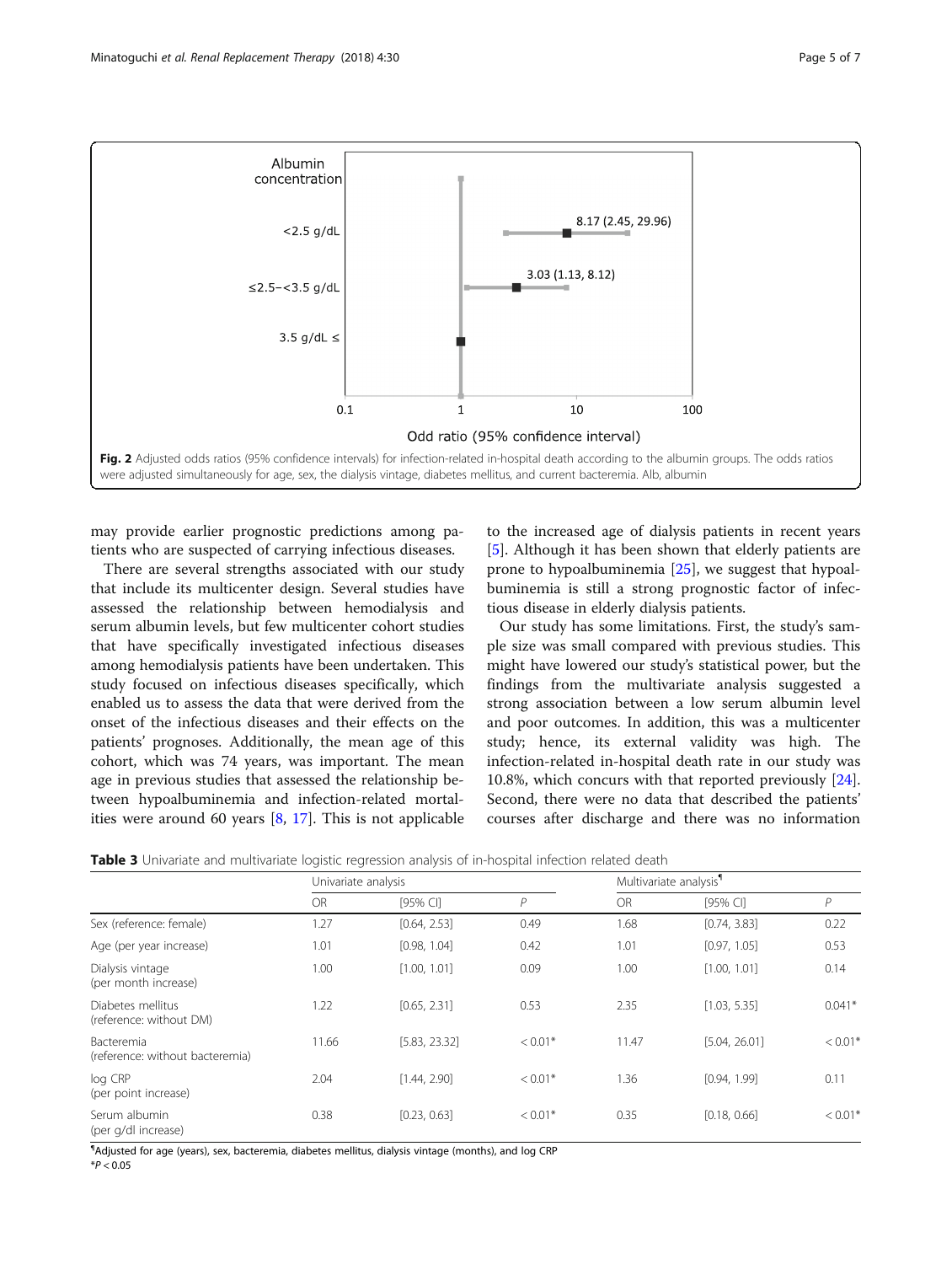<span id="page-5-0"></span>Table 4 Odd's ratio for association of serum albumin (per g/dl increase) with infection related in-hospital death

| Model          | ОR   | [95% CI]     |           |
|----------------|------|--------------|-----------|
| 1 <sup>a</sup> | 0.38 | [0.23, 0.63] | $< 0.01*$ |
| 2 <sup>b</sup> | 0.32 | [0.18, 0.57] | $< 0.01*$ |
| 3 <sup>c</sup> | 0.30 | [0.16, 0.55] | $< 0.01*$ |
| 4 <sup>d</sup> | 0.35 | [0.18, 0.66] | $< 0.01*$ |
|                |      |              |           |

<sup>a</sup>Unadjusted

**b**Adjusted for age (years), sex, and bacteremia

<sup>c</sup>Adjusted for age (years), sex, bacteremia, diabetes mellitus, and

dialysis vintage(months)

<sup>d</sup>Adjusted for age (years), sex, bacteremia, diabetes mellitus, dialysis vintage (months), and log CRP

 $*P < 0.05$ 

regarding the patients' courses when they changed hospitals. In this study, 67 patients died during hospitalization, 265 patients were discharged from hospital, 64 patients were transferred to different hospitals, and 4 patients' courses were unknown. There were no data that described the mortality of the patients who were transferred. Third, the inclusion criteria were not very clear. Suspicion of infectious disease was subjectively assessed by each physician thereby creating a sampling bias. However, this does reflect the actual clinical management of dialysis patients. Fourth, we did not have data regarding other malnutrition and inflammation markers such as prealbumin, cholesterol, other rapid turnover proteins, and liver enzymes. Although low albumin levels are linked to a poor prognosis in this study, reasons for the hypoalbuminemia were not clear. There are many factors that affect serum albumin levels and our data showed that body mass index (BMI), CRP, and creatinine levels in the three albumin groups were statistically different. This means that the reasons for hypoalbuminemia in each case could be different. We could not estimate how malnutrition and inflammation impacted hypoalbuminemia due to the lack of data

Table 5 Sensitivity analysis: multivariate logistic regression analysis of in-hospital infection-related death after multiple imputation

|                                            | Multivariate analysis<br>(MI data) |               |           |
|--------------------------------------------|------------------------------------|---------------|-----------|
|                                            | OR                                 | [95% CI]      | P         |
| Sex (reference: female)                    | 1.68                               | [0.75, 3.75]  | 0.20      |
| Age (per year increase)                    | 1.02                               | [0.98, 1.06]  | 0.38      |
| Dialysis vintage (per month increase)      | 1.00                               | [1.00, 1.01]  | 0.14      |
| Diabetes mellitus (reference: without DM)  | 2.16                               | [0.98, 4.73]  | 0.06      |
| Bacteremia (reference: without bacteremia) | 10.88                              | [4.91, 24.11] | $< 0.01*$ |
| log CRP (per point increase)               | 1.42                               | [0.98, 2.07]  | 0.07      |
| Serum albumin (per g/dl increase)          | 0.34                               | [0.18, 0.64]  | $< 0.01*$ |

Adjusted for age (years), sex, bacteremia, diabetes mellitus, dialysis vintage (months), and log CRP

 $*P < 0.05$ 

regarding other more specific markers, which could be a limitation. However, serum albumin levels are commonly assessed by clinicians and are very useful regardless of what causes the hypoalbuminemia. Fifth, as mentioned above, CRP levels in group 1 were negligible. This suggests high CRP levels are linked to poor prognosis, and the OR in the logistic regression model with CRP levels (Table 4, model 4) increased compared with the model without CRP levels (Table 4, model 3). The effect of hypoalbuminemia was attenuated by CRP due to the common causal pathway of inflammation. However, CRP has not been identified as a prognosis factor for infectious disease in past studies despite its predictive association with bacteremia and elevated inflammatory conditions [[26](#page-6-0), [27\]](#page-6-0). Finally, the timing of the serum albumin measurements was an important limitation. The serum albumin levels were only measured on admission in this study. Although we discussed serum albumin levels as an acute inflammatory reactant rather than a nutrient marker, single measurement of albumin levels was not enough to judge whether the hypoalbuminemia was chronic, whether it had occurred as a result of acute illness, or both. So, we assessed the multicollinearity between serum albumin levels and BMI, a known nutritional marker, and the VIF was < 4.0. This suggests that hypoalbuminemia in this study reflected not only malnutrition, which could be chronic hypoalbuminemia, but also acute reaction from inflammation. We did not evaluate the nutritional status of the participants other than BMI, so this could be a limitation. Furthermore, the serum albumin levels of hemodialysis patients fluctuate depending on the volume status; therefore, compared with the pre-dialysis levels, the post-dialysis serum albumin levels are higher, and the degrees of fluctuation correlate with the intra-dialysis volume loss. Kubrusly et al. [[28\]](#page-6-0) reported a comparative analysis of the pre- and post-dialysis albumin levels, and the mean albumin levels were  $3.45 \pm 0.55$  g/dL and  $3.90 \pm 0.73$  g/dL, respectively. Although these findings indicated that the intra-dialysis albumin fluctuations are not large, the timing of the serum albumin measurements could be a study limitation as we did not have any data that described the relationship between the timing of the blood tests and dialysis.

# Conclusions

The present study's findings showed that the serum albumin level was a significant risk factor for infection-related in-hospital death among hemodialysis patients who had been hospitalized on suspicion of infectious disease. Like those with bacteremia or diabetes mellitus, hemodialysis patients with hypoalbuminemia and infections should be carefully managed.